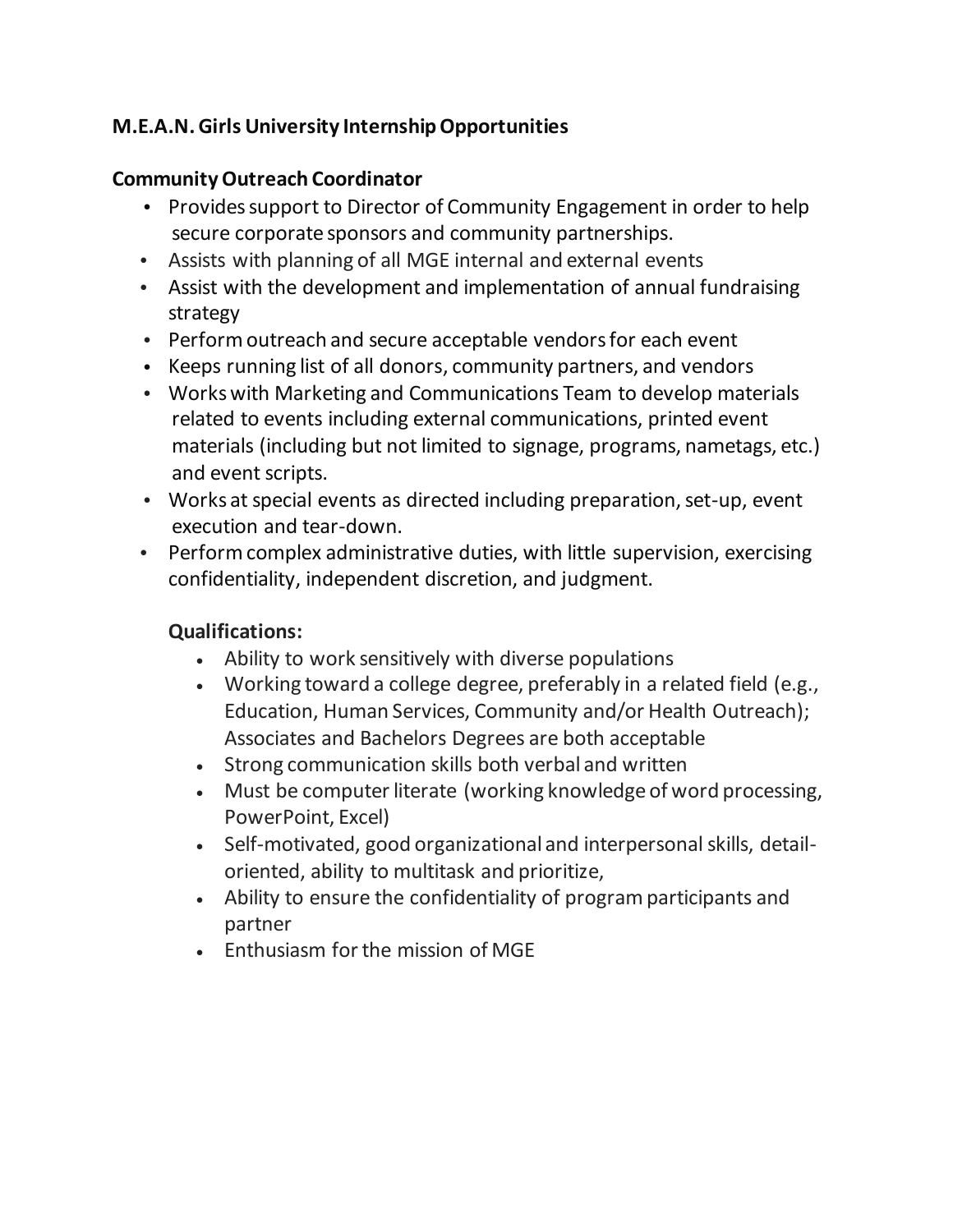#### **Marketing and Communications Coordinator**

- Reports directly to Community Engagement Director
- Research media coverage and industry trends.
- Create and distribute press releases and media relations content.
- Post to MGE social media according to the distribution calendar
- Create and maintain organization literature and other forms of communication.
- Develop fresh story ideas for social media.
- Design and launch email marketing fundraising campaigns.
- Coordinate with vendors to design graphics for MGE.
- Perform complex administrative duties, with little supervision, exercising confidentiality, independent discretion, and judgment.

## **Qualifications:**

- Ability to work sensitively with diverse populations
- Working towards a college degree, preferably in a related field (e.g., Marketing & Communications, Community and/or Health Outreach); Associates or Bachelors Degrees are both acceptable
- Strong communication skills both verbal and written
- Must be computer literate (working knowledge of word processing, PowerPoint, Excel)
- Self-motivated, good organizational and interpersonal skills, detailoriented, ability to multitask and prioritize,
- Ability to ensure the confidentiality of program participants and partner
- Enthusiasm for the mission of MGE

## **Program Facilitator** (*This position may be either virtual or in- person at one of our partnering sites. Location of this position will depend on Covid-19 restrictions)*

- Reports directly to Director of Programming
- Plan and facilitate age appropriate sessions for assigned MGE initiative based on curriculum implemented by the Director of Curriculum Development
- Monitors the program activities on a regular basis and conduct an annual evaluation according to the program evaluation framework.
- Seeks out opportunities with community partners and local organizations who could potentially act as guest speakers for MGE participants
- Ensure implementation of policies and practices.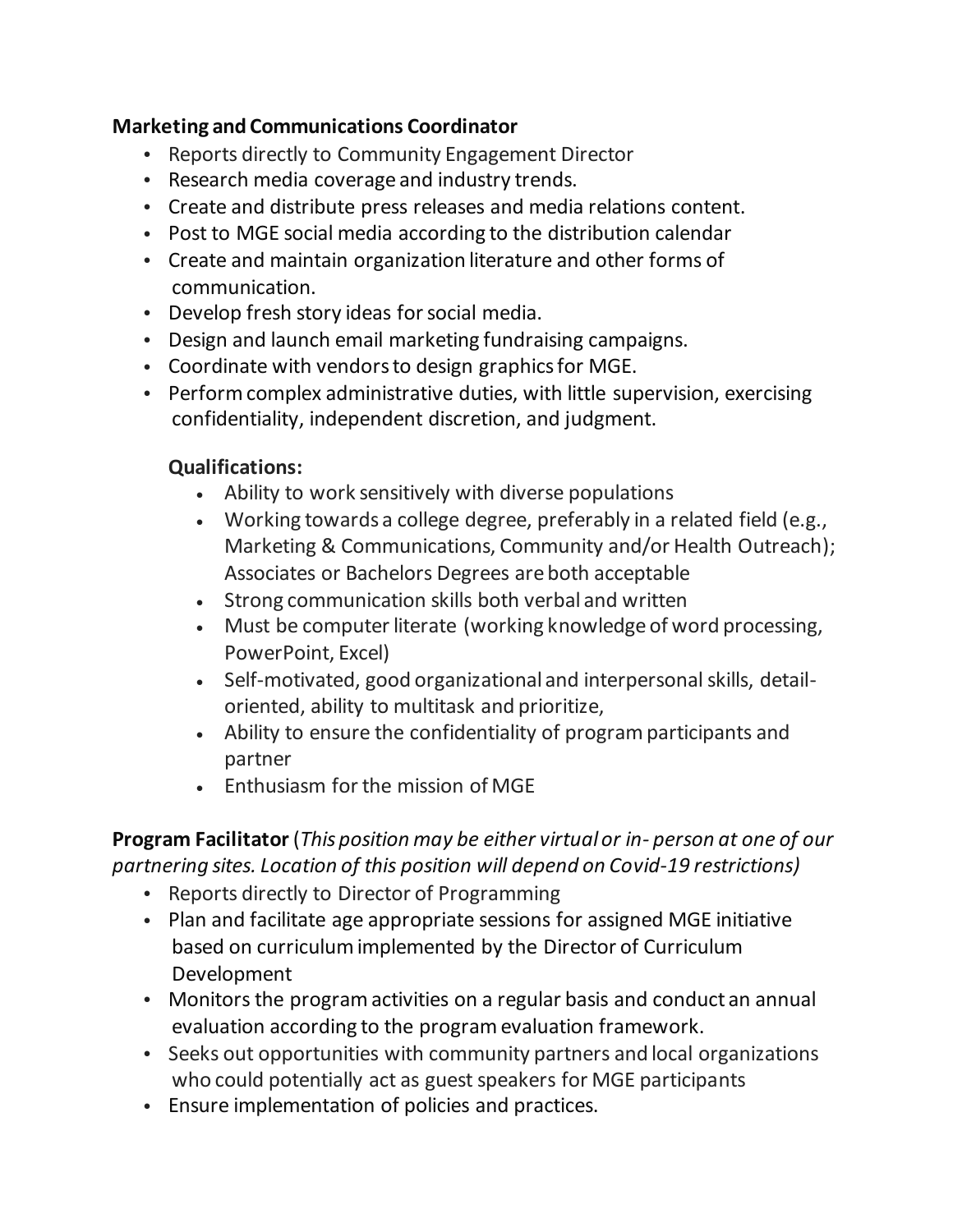- Prepare paperwork and order material.
- Communicate with members and other stakeholders to gain community support for the program and to solicit input to improve the program.
- Perform complex administrative duties, with little supervision, exercising confidentiality, independent discretion, and judgment.

### **Qualifications:**

- Ability to work sensitively with diverse populations
- Completed or working toward a college degree, preferably in a related field (e.g., Education, Human Services, Community and/or Health Outreach); Either Associates or Bachelor's Degrees are both acceptable
- Strong communication skills both verbal and written
- Must be computer literate (working knowledge of word processing, PowerPoint, Excel)
- Self-motivated, good organizational and interpersonal skills, detailoriented, ability to multitask and prioritize,
- Ability to ensure the confidentiality of program participants and partner
- Enthusiasm for the mission of MGE

# **Membership Engagement Coordinator**

- Reports to Volunteer and Membership Engagement Director to set annual membership goals.
- Acts as concierge to MGE participants (i.e. send membership packets, birthday cards. etc.)
- Provides monthly insight into membership revenue and tracking to annual goals.
- Track attendance at events, mentoring sessions, workshops, and meetings
- Perform complex administrative duties, with little supervision, exercising confidentiality, independent discretion, and judgment.

# **Qualifications:**

- Ability to work sensitively with diverse populations
- Working toward a college degree, preferably in a related field (e.g., Education, Human Services, Community and/or Health Outreach); Associates and Bachelor's Degrees are both acceptable
- Strong communication skills both verbal and written